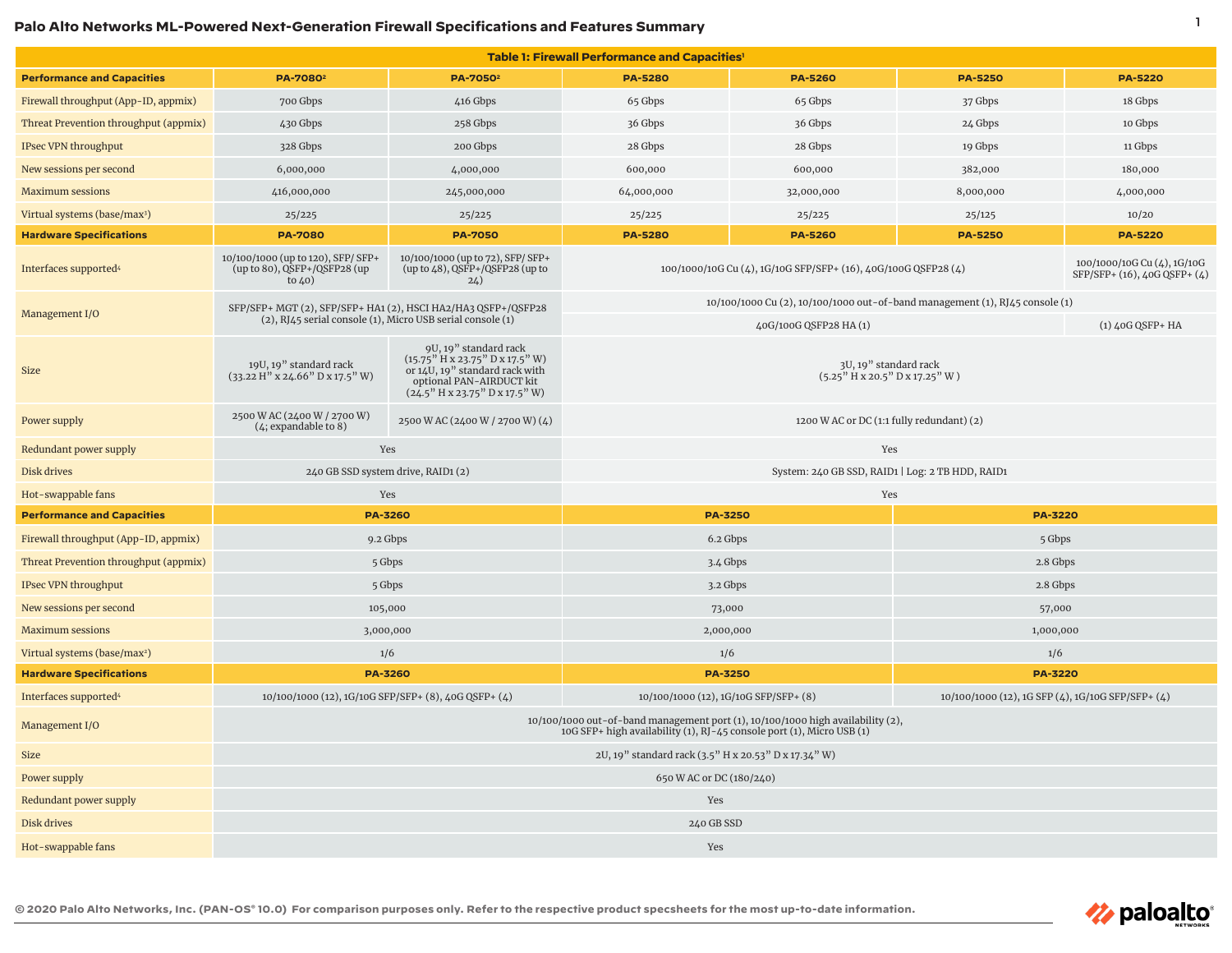## <sup>2</sup> **Palo Alto Networks ML-Powered Next-Generation Firewall Specifications and Features Summary**

|                                         |                                                       |                                                                                                                                 | <b>Table 1: Firewall Performance and Capacities (continued)</b> |                                                   |                              |                                                                                                 |                              |                                                                                                    |  |
|-----------------------------------------|-------------------------------------------------------|---------------------------------------------------------------------------------------------------------------------------------|-----------------------------------------------------------------|---------------------------------------------------|------------------------------|-------------------------------------------------------------------------------------------------|------------------------------|----------------------------------------------------------------------------------------------------|--|
| <b>Performance and Capacities</b>       | <b>PA-850</b>                                         |                                                                                                                                 | <b>PA-820</b>                                                   |                                                   | <b>PA-220</b>                |                                                                                                 | <b>PA-220R</b>               |                                                                                                    |  |
| Firewall throughput (App-ID, appmix)    | 2.1 Gbps                                              |                                                                                                                                 | 1.6 Gbps                                                        |                                                   | 540 Mbps                     |                                                                                                 | 540 Mbps                     |                                                                                                    |  |
| Threat Prevention throughput (appmix)   | 1.2 Gbps                                              |                                                                                                                                 |                                                                 | 320 Mbps                                          |                              | 320 Mbps                                                                                        |                              |                                                                                                    |  |
| <b>IPsec VPN throughput</b>             | 1.6 Gbps                                              |                                                                                                                                 | 900 Mbps<br>1.3 Gbps                                            |                                                   |                              | 540 Mbps                                                                                        |                              | 540 Mbps                                                                                           |  |
| New sessions per second                 | 13,000                                                |                                                                                                                                 | 8,600                                                           |                                                   | 4,300                        |                                                                                                 | 4,300                        |                                                                                                    |  |
| <b>Maximum sessions</b>                 | 192,000                                               |                                                                                                                                 | 128,000                                                         |                                                   |                              | 64,000                                                                                          |                              | 64,000                                                                                             |  |
| Virtual systems (base)                  | $\mathbf{1}$                                          |                                                                                                                                 | $\overline{1}$                                                  |                                                   |                              | $1\,$                                                                                           |                              | $\mathbf{1}$                                                                                       |  |
| <b>Hardware Specifications</b>          | <b>PA-850</b>                                         |                                                                                                                                 |                                                                 | <b>PA-220</b>                                     |                              | <b>PA-220R</b>                                                                                  |                              |                                                                                                    |  |
| Interfaces supported <sup>4</sup>       | $10/100/1000$ (4), SFP (4), 10 SFP+ (4)               |                                                                                                                                 | <b>PA-820</b><br>$10/100/1000$ (4), SFP (8)                     |                                                   |                              | 10/100/1000 (8)                                                                                 |                              | 10/100/1000 (6), SFP (2)                                                                           |  |
| Management I/O                          |                                                       | 10/100/1000 out-of-band management (1), 10/100/1000 high availability (2),<br>RJ-45 console (1), USB (1), Micro USB console (1) |                                                                 |                                                   |                              | 10/100/1000 out-of-band<br>management (1), RJ-45 console (1),<br>USB (1), Micro USB console (1) |                              | 10/100/1000 out-of-band<br>management (1), RJ-45 console<br>(1), USB (1), Micro USB console<br>(1) |  |
| Size                                    | 1U, 19" standard rack (1.75" H x 14.5" D x 17.125" W) |                                                                                                                                 | 1U, 19" standard rack (1.75" H x 14" D x 17.125" W)             |                                                   |                              | $1.62$ <sup>"</sup> H x $6.29$ " D x $8.07$ " W                                                 |                              | 2.0" H x 8.66" D x 9.25" W                                                                         |  |
| Power supply                            | 450 W AC (2; one is redundant)                        | 200W                                                                                                                            |                                                                 |                                                   | Dual redundant 40 W          |                                                                                                 | None                         |                                                                                                    |  |
| Redundant power supply                  | Yes                                                   |                                                                                                                                 | No                                                              |                                                   | Yes (optional)               |                                                                                                 | None                         |                                                                                                    |  |
| Disk drives                             |                                                       | 240 GB SSD                                                                                                                      |                                                                 |                                                   |                              | 32 GB EMMC                                                                                      |                              | 32 GB EMMC                                                                                         |  |
| Hot-swappable fans                      |                                                       | No                                                                                                                              |                                                                 |                                                   |                              | No                                                                                              |                              | No                                                                                                 |  |
| <b>Performance and Capacities</b>       | <b>CN-Series</b>                                      | VM-50/VM-50 Lite                                                                                                                | <b>VM-100/VM-200</b>                                            | VM-300/VM-1000-HV                                 |                              | <b>VM-500</b>                                                                                   |                              | <b>VM-700</b>                                                                                      |  |
| Firewall throughput (App-ID)            | 500 Mbps                                              | 200 Mbps                                                                                                                        | 2 Gbps                                                          | 4 Gbps                                            |                              | 8 Gbps                                                                                          |                              | 16 Gbps                                                                                            |  |
| <b>Threat Prevention throughput</b>     | 250 Mbps                                              | 100 Mbps                                                                                                                        | 1 Gbps                                                          | 2 Gbps                                            | 4 Gbps                       |                                                                                                 |                              | 8 Gbps                                                                                             |  |
| <b>IPsec VPN throughput</b>             | N/A                                                   | 100 Mbps                                                                                                                        | 1 Gbps                                                          | 1.8 Gbps                                          | 4 Gbps                       |                                                                                                 |                              | 6 Gbps                                                                                             |  |
| New sessions per second <sup>1</sup>    | N/A                                                   | 3,000                                                                                                                           | 15,000                                                          | 30,000                                            | 60,000                       |                                                                                                 | 120,000                      |                                                                                                    |  |
| Max Sessions                            | 20,000                                                | 64,000/50,000                                                                                                                   | 250,000                                                         | 819,200                                           | 2,000,000                    |                                                                                                 | 10,000,000                   |                                                                                                    |  |
| <b>CPUs supported</b>                   | $2$ (CN-MGMT) + 1 (CN-NGFW)                           | 2 <sup>5</sup>                                                                                                                  | $\mathbf{2}$                                                    | 2,4                                               | 2, 4, 8                      |                                                                                                 | 2, 4, 8, 16                  |                                                                                                    |  |
| Dedicated memory (minimum)              | 2 GB (CN-MGMT) + 2 GB (CN-NGFW)                       | 4.08/4.5 GB                                                                                                                     | $6.5$ GB                                                        | 9 GB                                              | 16 GB                        |                                                                                                 | 56 GB                        |                                                                                                    |  |
| Dedicated disk drive capacity (minimum) | 50 GB                                                 | 32 GB <sup>6</sup>                                                                                                              | 60 GB                                                           | 60 GB                                             | 60 GB                        |                                                                                                 |                              | 60 GB                                                                                              |  |
| <b>VM-Series Supported Environments</b> |                                                       | VM-50/VM-50 Lite                                                                                                                | <b>VM-100/VM-200</b>                                            | VM-300/VM-1000-HV                                 |                              | <b>VM-500</b>                                                                                   |                              | <b>VM-700</b>                                                                                      |  |
| Private Cloud                           |                                                       |                                                                                                                                 |                                                                 |                                                   |                              |                                                                                                 |                              |                                                                                                    |  |
| 1. VMware NSX-V                         |                                                       | No                                                                                                                              | Yes                                                             | Yes                                               |                              | Yes                                                                                             |                              | No                                                                                                 |  |
| 2. VMware NSX-T                         |                                                       | No                                                                                                                              | Yes                                                             | Yes                                               |                              | Yes                                                                                             |                              | Yes                                                                                                |  |
| 3. Cisco ACI                            |                                                       | Yes                                                                                                                             | Yes                                                             | Yes                                               |                              | Yes                                                                                             |                              | Yes                                                                                                |  |
| 4. OpenStack                            |                                                       | Yes                                                                                                                             | Yes                                                             | Yes                                               |                              | Yes                                                                                             | Yes                          |                                                                                                    |  |
| 5. Nutanix AOS                          |                                                       | Yes                                                                                                                             | Yes                                                             | Yes                                               |                              | Yes                                                                                             | Yes                          |                                                                                                    |  |
| Hypervisor                              |                                                       |                                                                                                                                 |                                                                 |                                                   |                              |                                                                                                 |                              |                                                                                                    |  |
| 1. VMware ESXi                          |                                                       | Yes                                                                                                                             | Yes                                                             | Yes                                               | Yes                          |                                                                                                 | Yes                          |                                                                                                    |  |
| 2. KVM on CentOS/RHEL and Ubuntu LTS    |                                                       | Yes                                                                                                                             | Yes                                                             | Yes                                               | Yes                          |                                                                                                 | Yes                          |                                                                                                    |  |
| 3. Microsoft Hyper-V                    |                                                       | Yes                                                                                                                             | Yes                                                             | Yes                                               | Yes                          |                                                                                                 | Yes                          |                                                                                                    |  |
| <b>Public Cloud</b>                     |                                                       |                                                                                                                                 |                                                                 |                                                   |                              |                                                                                                 |                              |                                                                                                    |  |
| 1. Amazon Web Services (AWS)            |                                                       | No                                                                                                                              | BYOL <sup>7</sup> or VM-Series ELA                              | PAYG <sup>8</sup> (VM-300), BYOL or VM-Series ELA | BYOL or VM-Series ELA        |                                                                                                 | <b>BYOL or VM-Series ELA</b> |                                                                                                    |  |
| 2. Microsoft Azure                      |                                                       | No                                                                                                                              | BYOL or VM-Series ELA                                           | PAYG (VM-300), BYOL or VM-Series ELA              | <b>BYOL or VM-Series ELA</b> |                                                                                                 |                              | <b>BYOL or VM-Series ELA</b>                                                                       |  |
| 3. Google Cloud Platform (GCP)          |                                                       | No                                                                                                                              | <b>BYOL or VM-Series ELA</b>                                    | PAYG (VM-300), BYOL or VM-Series ELA              | <b>BYOL or VM-Series ELA</b> |                                                                                                 |                              | <b>BYOL or VM-Series ELA</b>                                                                       |  |
| 4. Oracle Cloud                         |                                                       | No                                                                                                                              | BYOL or VM-Series ELA                                           | BYOL or VM-Series ELA                             | BYOL or VM-Series ELA        |                                                                                                 |                              | <b>BYOL or VM-Series ELA</b>                                                                       |  |
| 5. Alibaba Cloud                        |                                                       | No                                                                                                                              | BYOL or VM-Series ELA                                           | BYOL or VM-Series ELA                             | BYOL or VM-Series ELA        |                                                                                                 |                              | BYOL or VM-Series ELA                                                                              |  |

(1) VM-Series performance will vary based on underlying virtualization infrastructure (hypervisor/cloud). Refer to the individual datasheets for detailed performance and testing information. (2) Each result in this column PA-7000-DPC-A and PA-7000-100G-NPC-A cards populated in all available slots. (3) Adding virtual systems to the base quantity requires a separately purchased license. (4) Optical/Copper transceivers are sold separately. (5) with up to five instances running on a two-CPU configuration. (6) 60 GB required at initial boot. VM-Series will use 32 GB after license activation. (7) "Bring your own license" deployment option. (8) "Pay as you go" deplo

**© 2020 Palo Alto Networks, Inc. (PAN-OS® 10.0) For comparison purposes only. Refer to the respective product specsheets for the most up-to-date information.**